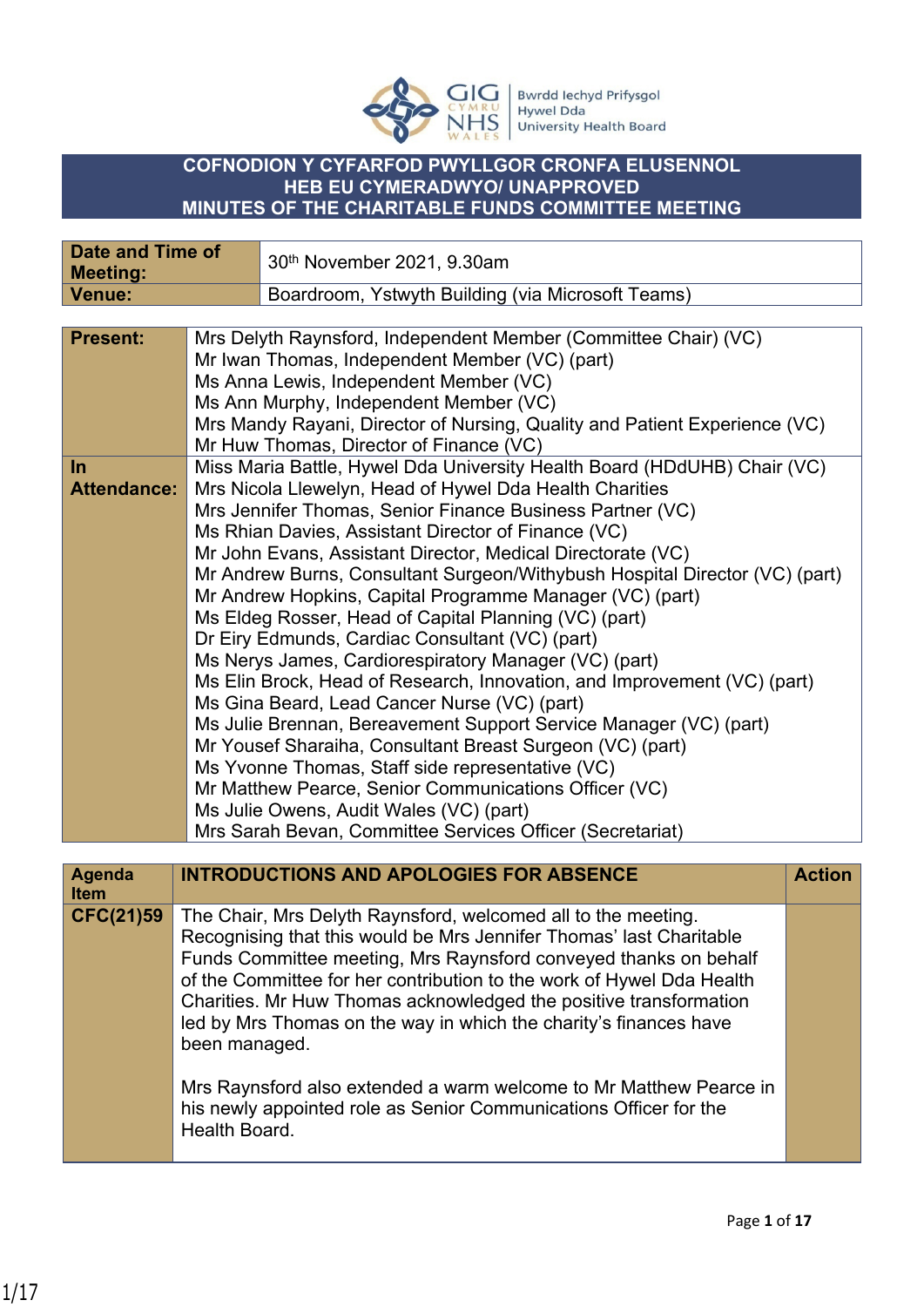|                  | Apologies for absence were received from:                                                                                                      |  |
|------------------|------------------------------------------------------------------------------------------------------------------------------------------------|--|
|                  | Ms Tara Nickerson, Fundraising Manager                                                                                                         |  |
|                  |                                                                                                                                                |  |
| <b>CFC(21)60</b> | <b>DECLARATIONS OF INTEREST</b><br>No declarations of interest were received.                                                                  |  |
|                  |                                                                                                                                                |  |
| <b>CFC(21)61</b> | MINUTES OF THE PREVIOUS MEETING HELD ON 27TH                                                                                                   |  |
|                  | <b>SEPTEMBER 2021</b>                                                                                                                          |  |
|                  | <b>RESOLVED</b> - that the minutes of the Charitable Funds Committee                                                                           |  |
|                  | meeting held on 27 <sup>th</sup> September 2021 be <b>APPROVED</b> as an accurate<br>record of proceedings.                                    |  |
|                  |                                                                                                                                                |  |
| <b>CFC(21)62</b> | TABLE OF ACTIONS FROM THE MEETING HELD ON 27TH                                                                                                 |  |
|                  | <b>SEPTEMBER 2021</b>                                                                                                                          |  |
|                  | An update was provided on the Table of Actions from the meeting held                                                                           |  |
|                  | on 27th September 2021, with confirmation received that all outstanding                                                                        |  |
|                  | actions had been progressed.                                                                                                                   |  |
|                  | In terms of and matters arising:                                                                                                               |  |
|                  | <b>CFC(21)45: CHARITABLE FUNDS COMMITTEE TERMS OF</b>                                                                                          |  |
|                  | <b>REFERENCE - To liaise with the Director of Workforce and</b><br>Organisational Development regarding a staff side                           |  |
|                  | representative to sit on the Committee - Mrs Mandy Rayani                                                                                      |  |
|                  | welcomed Ms Yvonne Thomas, District Nurse, to the Committee                                                                                    |  |
|                  | in her role as staff side representative.                                                                                                      |  |
|                  |                                                                                                                                                |  |
| <b>CFC(21)63</b> | SELF-ASSESSMENT OF COMMITTEE EFFECTIVENESS: ACTION<br><b>PLAN</b>                                                                              |  |
|                  | Members received the Self-Assessment of Committee Effectiveness                                                                                |  |
|                  | Action Plan report. Mrs Rayani acknowledged the challenges<br>associated with the new approach to the self-assessment exercise,                |  |
|                  | moving from a tick box exercise to a more narrative based response to                                                                          |  |
|                  | elicit greater feedback in order to shape and influence the agenda of                                                                          |  |
|                  | the Committee going forward.                                                                                                                   |  |
|                  | In relation to the suggestions made for improvement, Mrs Rayani                                                                                |  |
|                  | informed Members that a number of actions had already been                                                                                     |  |
|                  | progressed, for example, the proposed establishment of an Investment                                                                           |  |
|                  | Sub-Committee to provide assurance to the Committee on investment<br>advisor performance. Mrs Rayani further informed Members that a           |  |
|                  | Handy Hints Guide for Presenters is shared with new presenters                                                                                 |  |
|                  | attending Committee meetings. The suggestion to provide an annual<br>seminar on the role of, and key considerations for the corporate trustee, |  |
|                  |                                                                                                                                                |  |
|                  |                                                                                                                                                |  |
|                  | is being progressed through discussions with the Board Secretary.                                                                              |  |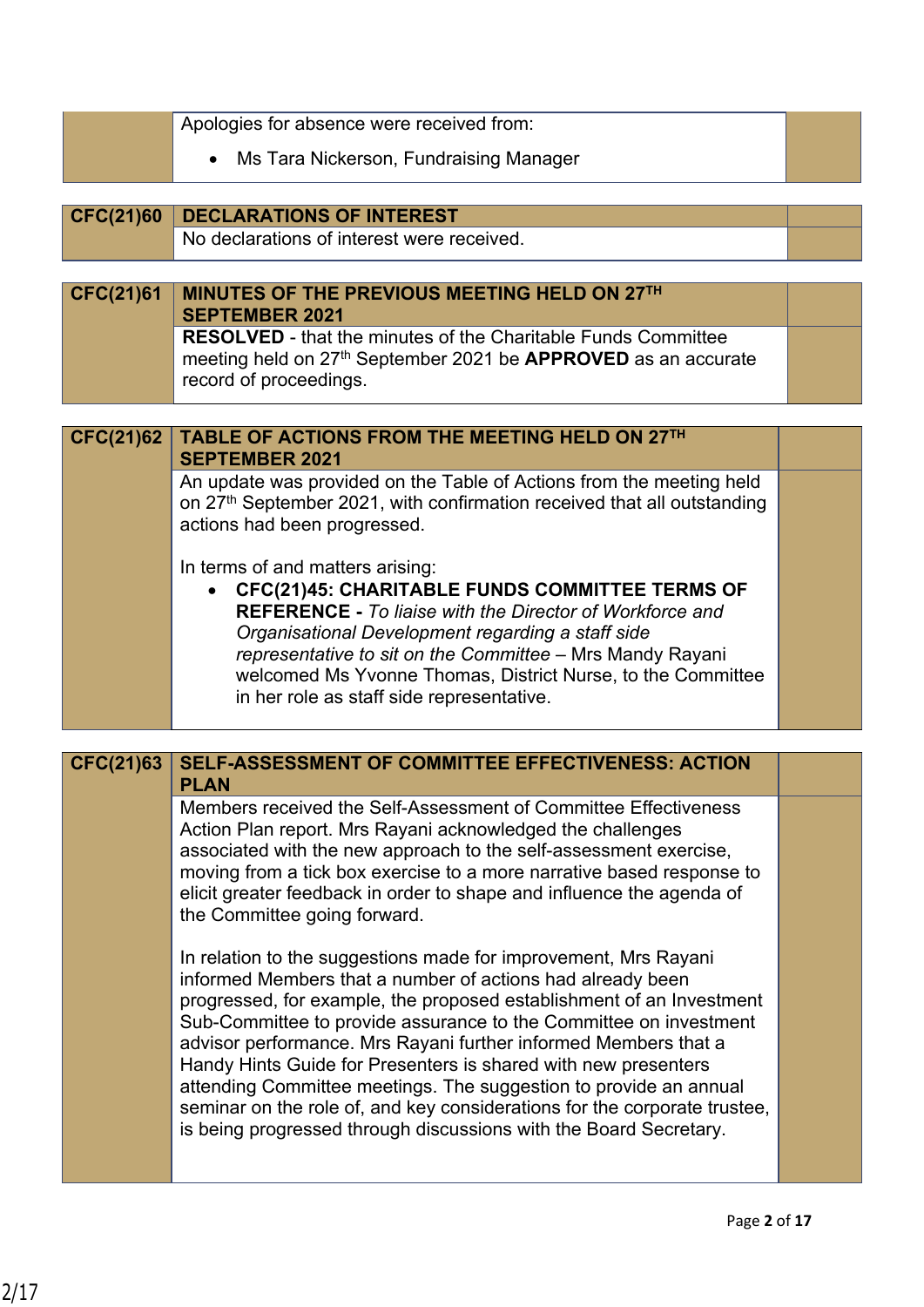| Mrs Rayani assured Members that the suggestion to develop<br>processes for evidencing the impact of charitable expenditure is a key<br>phase of the Committee's planning objective and that work would be<br>undertaken during Quarter 4, 2021/22 with support from the Health<br>Board's Research and Development team.                                                                                                                                                                                                                                                                           |            |
|----------------------------------------------------------------------------------------------------------------------------------------------------------------------------------------------------------------------------------------------------------------------------------------------------------------------------------------------------------------------------------------------------------------------------------------------------------------------------------------------------------------------------------------------------------------------------------------------------|------------|
| In relation to the suggestion of further examination of learning from<br>successes and failures from outside the organisation, Mrs Nicola<br>Llewelyn informed Members that the Hywel Dda Health Charities team<br>continues effective engagement with fellow NHS charities in terms of<br>best practice.                                                                                                                                                                                                                                                                                          |            |
| Mr Thomas advised Members of the importance of including Patient-<br>reported outcome measures (PROMs) as part of the outcome<br>assessment of expenditure to systematically measure the impact of<br>charitable funds. Mrs Raynsford and Mr Iwan Thomas recognised that<br>a balance of both qualitative and quantitative intelligence would be<br>most effective. Mrs Raynsford acknowledged that information needs to<br>be appropriate to the intended audience and that the appointment of<br>the new Senior Communications Officer would assist the framing of<br>how information is shared. |            |
| Mrs Llewelyn informed Members that the New Philanthropy Capital<br>(NPC) has produced valuable resources regarding evaluation models<br>for NHS charities and will aim to incorporate these resources into this<br>work during Quarter 4, 2021/22 with a view to providing an update on<br>progress to the Committee at its meeting on 15 <sup>th</sup> March 2022.                                                                                                                                                                                                                                | <b>NLI</b> |
| Mrs Rayani drew Members' attention to reference in the report to the<br>support to the Specialist Children and Adolescent Mental Health<br>Service (S-CAMHS) and the Mental Health and Learning Disabilities<br>Directorate through the funding of a one-year pilot Arts in Health<br>programme for children and young people living with eating disorders,<br>self-harming behaviours, low mood and/or suicidal feelings. Mrs<br>Rayani assured Members that patient experience has been recognised<br>as a key component of this programme.                                                      |            |
| Mr Thomas emphasised the importance of the role of fundraisers<br>working for the charity and the potential value of their experience and<br>impact in bringing communities together and making a difference.                                                                                                                                                                                                                                                                                                                                                                                      |            |
| The Committee <b>NOTED</b> the content of the Self-Assessment of<br>Committee Effectiveness Action Plan report and RECEIVED<br><b>ASSURANCE</b> that any actions from the CFC Self-Assessment 2020/21<br>are being progressed within the agreed timescales.                                                                                                                                                                                                                                                                                                                                        |            |
| <b>CFC(21)64 CHARITABLE FUNDS STORY: POST PROJECT EVALUATION OF</b>                                                                                                                                                                                                                                                                                                                                                                                                                                                                                                                                |            |

## **CFC(21)64 CHARITABLE FUNDS STORY: POST PROJECT EVALUATION OF WARDS 9 AND 10 IN WITHYBUSH GENERAL HOSPITAL**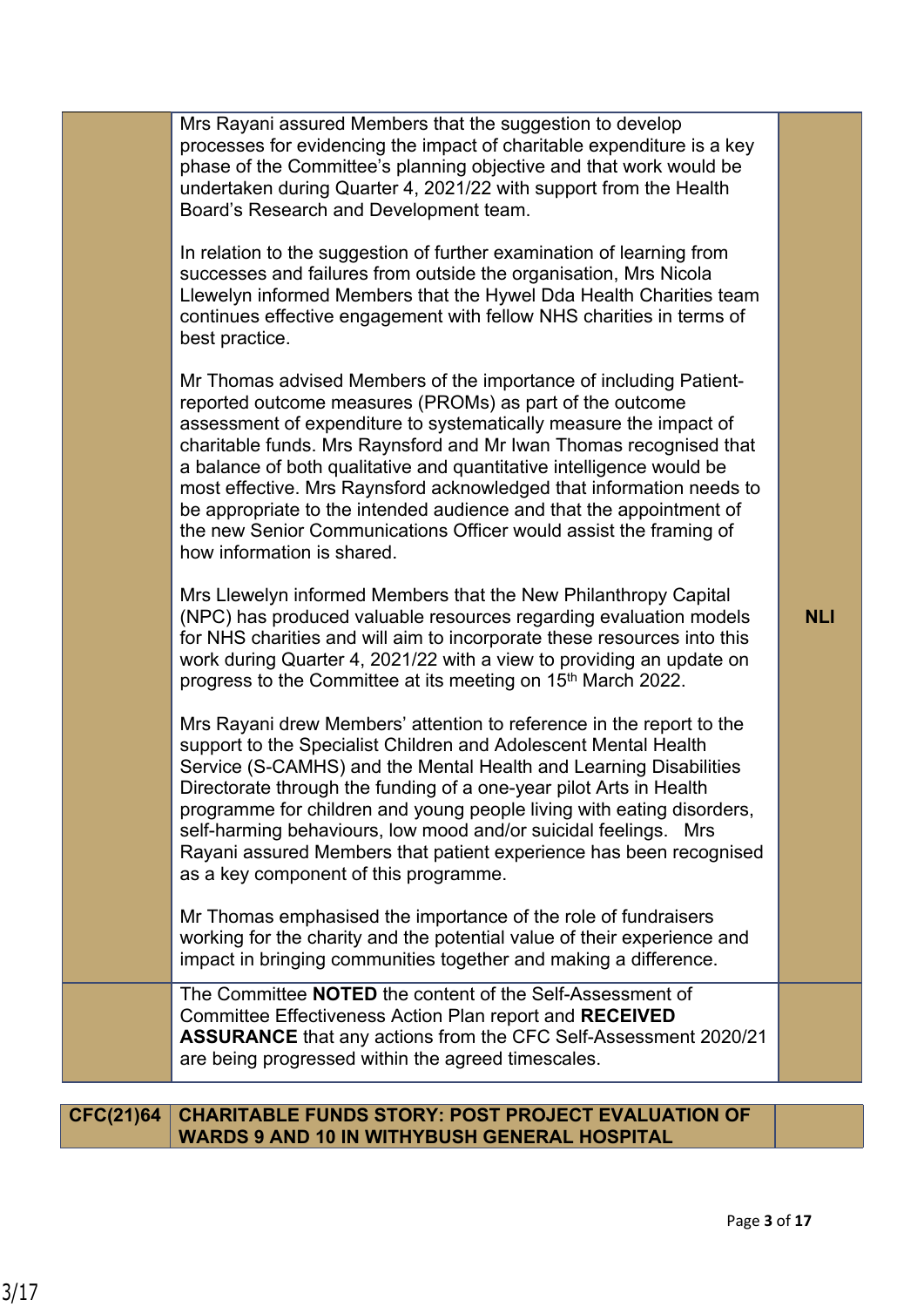Members received the Post Project Evaluation of Wards 9 and 10 in Withybush General Hospital (WGH) report, highlighting the positive impact of charitable funding contribution to the refurbishment of the wards on patient and staff experiences.

Mr Andrew Burns informed Members that the project, completed in March 2020, addressed a long standing requirement to improve the clinical environment, including patient privacy, patient dignity, infection control measures and sex segregation criteria, all of which are strongly associated with modern healthcare environments. Included in the scheme had been the refurbishment of Ward 9 as a decant area whilst the Ward 10 works were undertaken. Ward 9 also had a similar long standing requirement to improve the clinical environment.

Mr Burns informed Members that £3.153 million had been received from the Welsh Government's All Wales Capital Programme to undertake the project, with donations totalling circa £300,000 received from the Elly's Ward 10 Flag Appeal and other charitable donations.

Mr Andrew Hopkins advised Members that the post-project evaluation had been a key phase within the capital project to allow the Health Board to reflect on the extent of the benefits of the refurbishment, assess whether the project achieved its investment objectives, and identify any lessons learnt.

Mr Hopkins informed Members that positive feedback from patients had been collated via Family Liaison Officers on Ward 10 in terms of the environment. In addition, feedback from wider stakeholders highlighted the impact of the project amongst the wider cancer services network in Pembrokeshire in boosting morale from the knowledge that end of life services would be supported in a modern, welcoming, and dignified environment for patients and their families. The presence of the Elly's Ward 10 Flag Appeal fundraising campaign, whose purpose was to improve the experience and environment for patients and staff on Ward 10, allowed the equipping forum to be innovative in challenging traditional boundaries for equipment and environmental improvements in a clinical environment, whilst balancing infection control requirements.

Mr Hopkins informed Members that the post project evaluation identified that it would be beneficial for future projects to ensure that external stakeholders are clear at the outset on what aspects of a project can be influenced or not. He provided the example of the clear parameters in place for infection control, which will limit the viability of certain items of equipment or furniture for consideration.

Mrs Raynsford commented that it would have been beneficial for Members to have a visual presentation of the improvements made, to which Mr Hopkins responded that liaison would take place with the Senior Communications Officer for future presentations.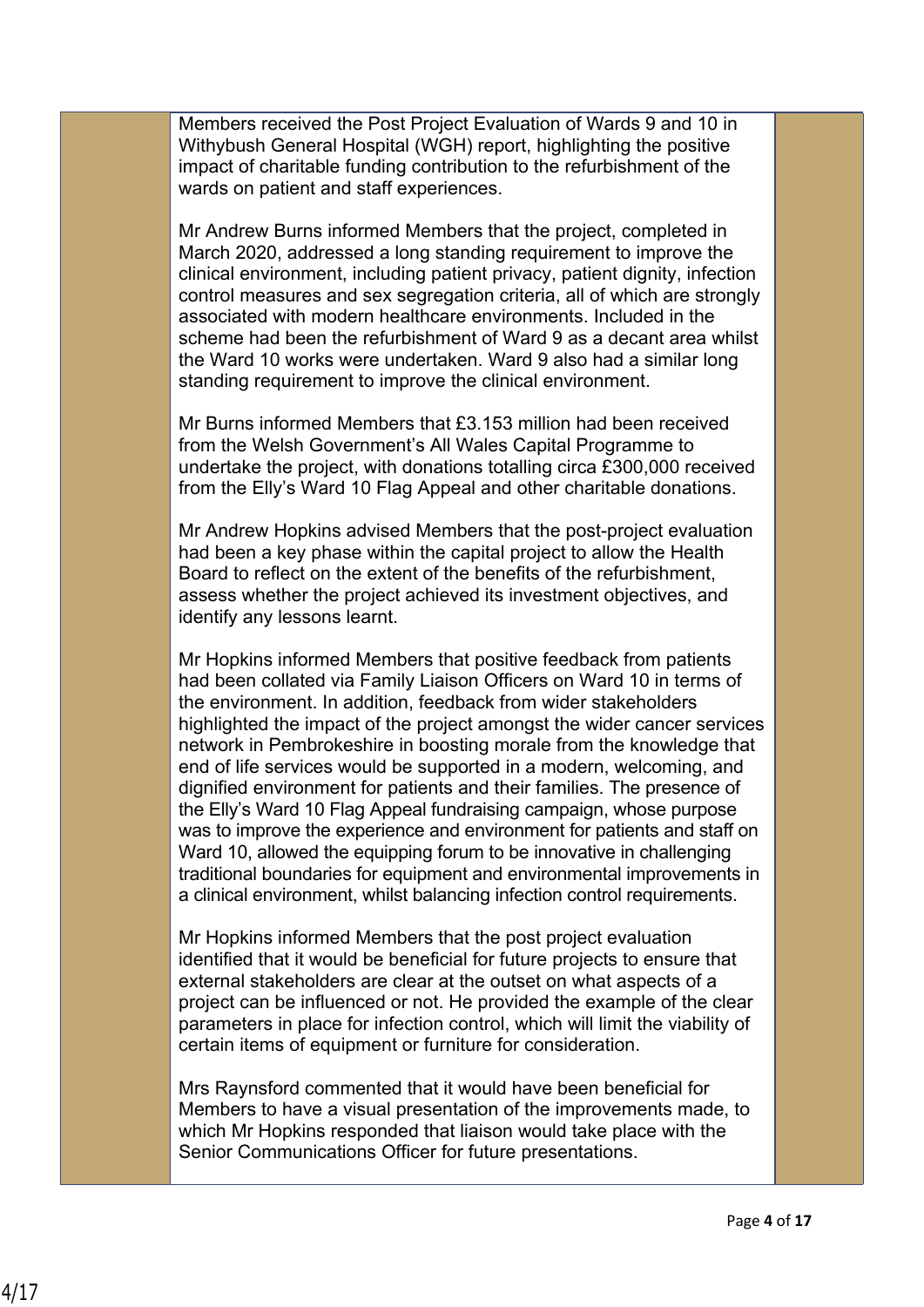|                  | Mr Burns informed Members that the project had attracted a high level<br>of political and public interest, largely due to the unique fundraising<br>campaign of Elly's Ward 10 Flag Appeal, including local press, social<br>media, and pre-pandemic visits from charitable donors. However, it had<br>been recognised that internal communication could improve going<br>forward for future projects. Mrs Rayani advised Members that<br>maintaining effective engagement with stakeholders and fundraisers is<br>vital to manage expectations in terms of the scale of what can be<br>achieved with the generous funds received.<br>Miss Maria Battle commented that success stories such as this are<br>important in boosting staff morale in addition to providing reassurance<br>to the public in response to any perceived speculation regarding the<br>closure of WGH, which is not the case.<br>Mrs Raynsford welcomed the post project evaluation in setting the<br>standard for future developments. Ms Anna Lewis enquired whether<br>there is an opportunity to evaluate the impact of the physical<br>environment on patient outcomes for future capital developments in<br>other hospitals. Mrs Rayani responded that PROMs could be taken into<br>account in conjunction with the Value Based Healthcare team when<br>considering capital schemes and undertook to liaise with Ms Eldeg<br>Rosser, Mrs Llewelyn and the Head of Value Based Healthcare on a<br>future approach for both charitable and non-charitable funded projects.<br>Mr Thomas reiterated the importance of capturing PROMs and patient-<br>reported experience measures (PREMs) as part of the outcome<br>assessment of expenditure.<br>Mrs Llewelyn informed Members that the Bronglais Chemotherapy Day<br>Unit Appeal is launching on 30.11.2021 and will benefit from<br>consideration of the lessons learnt from the post project evaluation of<br>WGH Wards 9 and 10. Mrs Llewelyn also highlighted that the<br>involvement of communications and engagement colleagues is integral | <b>MR/ER/</b><br><b>NLI</b> |
|------------------|--------------------------------------------------------------------------------------------------------------------------------------------------------------------------------------------------------------------------------------------------------------------------------------------------------------------------------------------------------------------------------------------------------------------------------------------------------------------------------------------------------------------------------------------------------------------------------------------------------------------------------------------------------------------------------------------------------------------------------------------------------------------------------------------------------------------------------------------------------------------------------------------------------------------------------------------------------------------------------------------------------------------------------------------------------------------------------------------------------------------------------------------------------------------------------------------------------------------------------------------------------------------------------------------------------------------------------------------------------------------------------------------------------------------------------------------------------------------------------------------------------------------------------------------------------------------------------------------------------------------------------------------------------------------------------------------------------------------------------------------------------------------------------------------------------------------------------------------------------------------------------------------------------------------------------------------------------------------------------------------------------------------------------------------------------------------------------|-----------------------------|
|                  | to the Bronglais development.<br>Mr Andrew Burns, Mr Andrew Hopkins and Ms Eldeg Rosser left the                                                                                                                                                                                                                                                                                                                                                                                                                                                                                                                                                                                                                                                                                                                                                                                                                                                                                                                                                                                                                                                                                                                                                                                                                                                                                                                                                                                                                                                                                                                                                                                                                                                                                                                                                                                                                                                                                                                                                                               |                             |
|                  | Committee meeting                                                                                                                                                                                                                                                                                                                                                                                                                                                                                                                                                                                                                                                                                                                                                                                                                                                                                                                                                                                                                                                                                                                                                                                                                                                                                                                                                                                                                                                                                                                                                                                                                                                                                                                                                                                                                                                                                                                                                                                                                                                              |                             |
|                  | The Committee NOTED the content of Charitable Funds Story: Post<br>Project Evaluation of Wards 9 and 10 in Withybush General Hospital<br>report.                                                                                                                                                                                                                                                                                                                                                                                                                                                                                                                                                                                                                                                                                                                                                                                                                                                                                                                                                                                                                                                                                                                                                                                                                                                                                                                                                                                                                                                                                                                                                                                                                                                                                                                                                                                                                                                                                                                               |                             |
| <b>CFC(21)65</b> | <b>REVIEW OF ANY APPROVALS MADE OUTSIDE THE MEETING VIA</b>                                                                                                                                                                                                                                                                                                                                                                                                                                                                                                                                                                                                                                                                                                                                                                                                                                                                                                                                                                                                                                                                                                                                                                                                                                                                                                                                                                                                                                                                                                                                                                                                                                                                                                                                                                                                                                                                                                                                                                                                                    |                             |
|                  | <b>CHAIR'S ACTION: CHRISTMAS CHARITABLE EXPENDITURE 2021</b>                                                                                                                                                                                                                                                                                                                                                                                                                                                                                                                                                                                                                                                                                                                                                                                                                                                                                                                                                                                                                                                                                                                                                                                                                                                                                                                                                                                                                                                                                                                                                                                                                                                                                                                                                                                                                                                                                                                                                                                                                   |                             |
|                  | Members received the Christmas Charitable Expenditure 2021 report,<br>relating to the expenditure of charitable funds over the 2021 Christmas<br>period.                                                                                                                                                                                                                                                                                                                                                                                                                                                                                                                                                                                                                                                                                                                                                                                                                                                                                                                                                                                                                                                                                                                                                                                                                                                                                                                                                                                                                                                                                                                                                                                                                                                                                                                                                                                                                                                                                                                       |                             |
|                  | Mrs Llewelyn informed Members that for Christmas 2021, a review of<br>appropriate expenditure has been undertaken, supported by the Senior                                                                                                                                                                                                                                                                                                                                                                                                                                                                                                                                                                                                                                                                                                                                                                                                                                                                                                                                                                                                                                                                                                                                                                                                                                                                                                                                                                                                                                                                                                                                                                                                                                                                                                                                                                                                                                                                                                                                     |                             |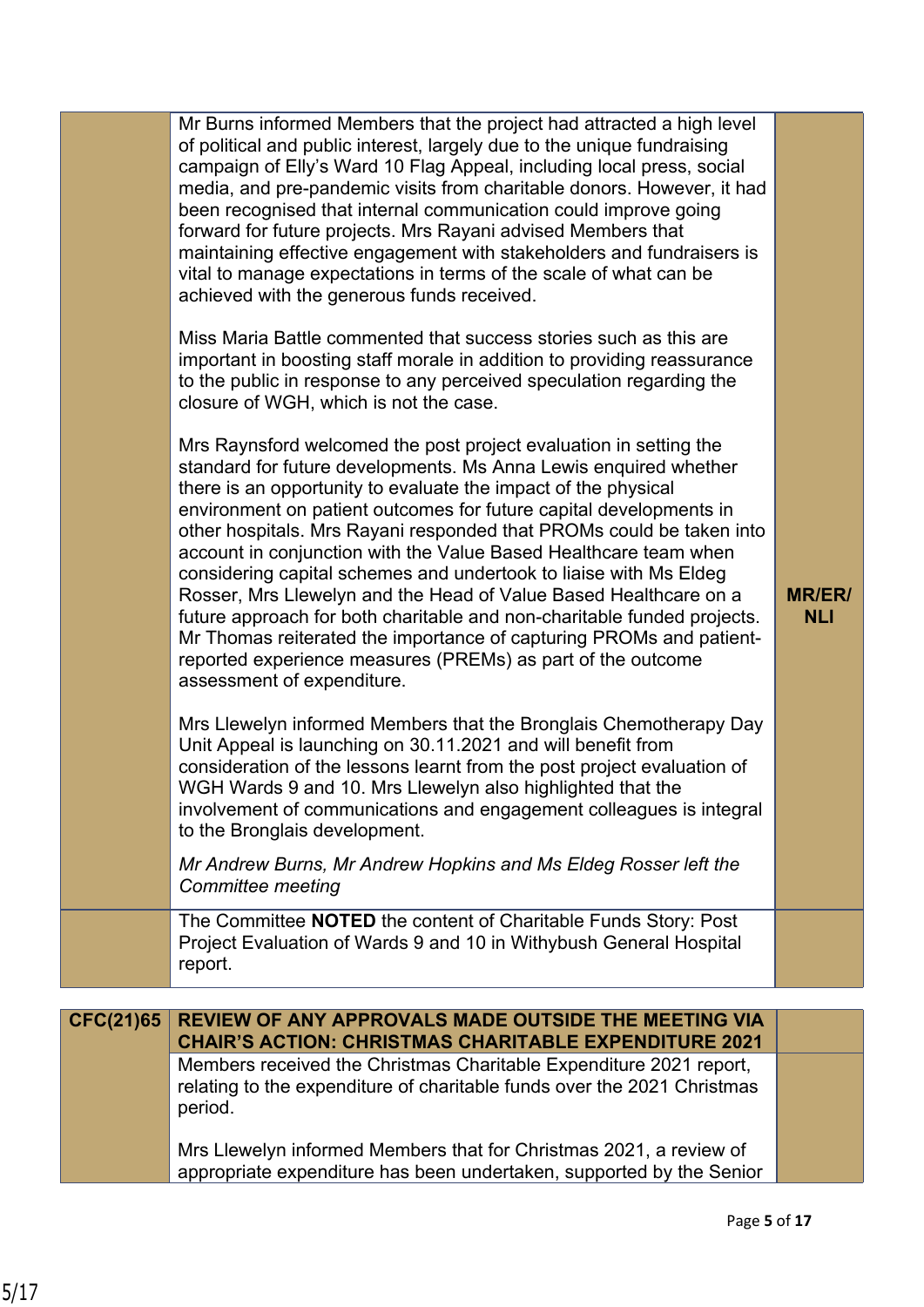| Nurse for Infection Prevention and Control, to ensure that all Christmas |
|--------------------------------------------------------------------------|
| charitable expenditure is in line with current HDdUHB infection          |
| prevention and control measures.                                         |

Mrs Llewelyn informed Members that in recent years, two additional categories of Christmas expenditure have been supported by charitable funds, however these categories are not documented within the Charitable Funds Financial Administration and Governance Procedure (FP-420). It is therefore proposed that day case areas and support services are considered for approval and inclusion within the Charitable Funds Financial Administration and Governance Procedure, and it is anticipated that these changes will not result in an increase of annual expenditure as this expenditure was incurred during 2019 and 2020.

Mrs Llewelyn further informed Members that, during the review of Christmas 2021 expenditure, and following engagement with key stakeholders such as HDdUHB Trade Union leads, it is proposed that an additional category of expenditure is introduced for 2021 to support colleagues working within community and Mental Health and Learning Disabilities services.

Mrs Llewelyn confirmed that, as per the arrangements for Christmas 2020, Christmas charitable funds will be made available in the form of gift cards with applications requiring the approval of a Senior Nurse Manager, Service Delivery Manager, or managers at equivalent level.

Mrs Llewelyn advised Members that 140 applications have been received from services to date. Mrs Rayani advised Members that applications for Christmas charitable funds cover all staff who work at Christmas, beyond the more obvious areas such as inpatient wards. Ms Ann Murphy requested clarification regarding the gift card arrangement, to which Mrs Llewelyn responded that the gift cards would be provided to staff to purchase items for inpatient gifts.

Miss Battle reiterated the importance of this expenditure, particularly during the pandemic, and advised Members of plans to undertake a *Twelve Days of Christmas* visiting programme for Health Board Independent Members to visit different teams within acute and community services.

The Committee **RATIFIED** the decision taken under Chair's Action for:

- Approval of the specified increased limits of expenditure.
- Approval of the inclusion of the specified categories of expenditure within the Charitable Funds Financial Administration and Governance Procedure.
- Approval of a maximum allocation of £20,000 from the general Support for Life Response fund to support charitable expenditure for Christmas 2021.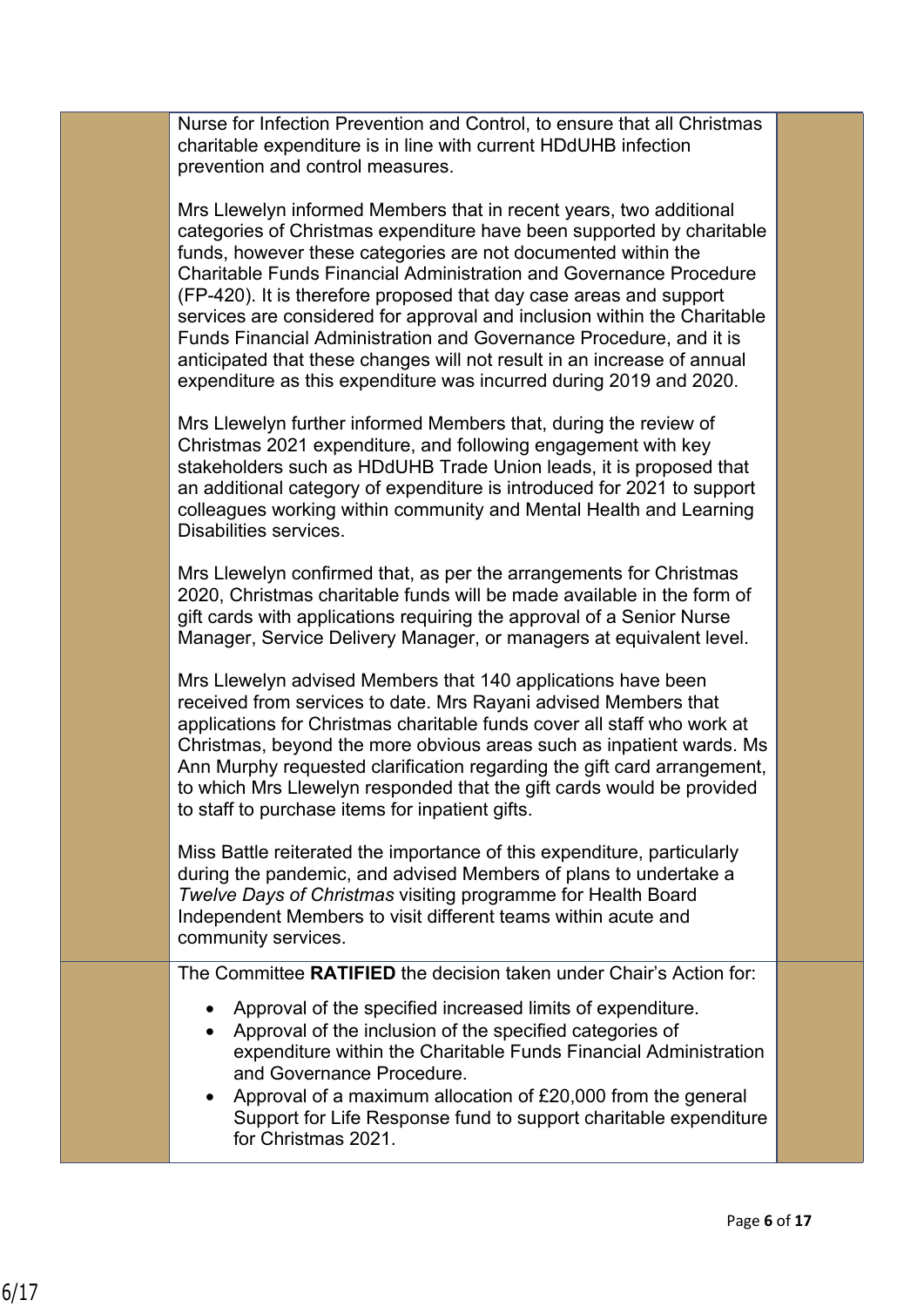| CFC(21)66        | <b>CHARITABLE FUNDS SUB-COMMITTEE UPDATE REPORT</b>                                                                                                                                                                                                                                                                                                                                                                                                                                                                                                                                                                                                     |            |
|------------------|---------------------------------------------------------------------------------------------------------------------------------------------------------------------------------------------------------------------------------------------------------------------------------------------------------------------------------------------------------------------------------------------------------------------------------------------------------------------------------------------------------------------------------------------------------------------------------------------------------------------------------------------------------|------------|
|                  | Item deferred to the March 2022 Committee meeting due to the current<br>scheduling of the Charitable Funds Sub-Committee meeting. Mrs<br>Llewelyn assured Members that the previous Sub-Committee meeting                                                                                                                                                                                                                                                                                                                                                                                                                                               |            |
|                  | had been held the week of the deadline for reports for this Committee<br>meeting and that an update report from the Sub-Committee meeting<br>would be presented to the March 2022 Committee meeting.                                                                                                                                                                                                                                                                                                                                                                                                                                                    |            |
|                  |                                                                                                                                                                                                                                                                                                                                                                                                                                                                                                                                                                                                                                                         |            |
| <b>CFC(21)67</b> | ASSURANCE ON PLANNING OBJECTIVES ALIGNED TO CFC                                                                                                                                                                                                                                                                                                                                                                                                                                                                                                                                                                                                         |            |
|                  | Members were presented with the Assurance on Planning Objectives<br>Aligned to CFC report, providing an update on the progress made in<br>the delivery of the Planning Objective aligned to this Committee, for<br>onward assurance to the Board.                                                                                                                                                                                                                                                                                                                                                                                                       |            |
|                  | Mrs Rayani advised Members that the Committee is on track with<br>progress made in the delivery of the one Planning Objective aligned to<br>the Committee:                                                                                                                                                                                                                                                                                                                                                                                                                                                                                              |            |
|                  | 2E - From April 2021, develop a programme of activities which<br>promote awareness of the Health Board's official charity and the<br>opportunities available to raise and use funds to make a positive<br>difference to the health, wellbeing and experience of patients,<br>service users and staff across Hywel Dda University Health                                                                                                                                                                                                                                                                                                                 |            |
|                  | Board. Develop clear processes for evidencing the impact of our<br>charitable expenditure on our patients, service users and staff<br>with the aim of increasing our income and expenditure levels on<br>an annual basis.                                                                                                                                                                                                                                                                                                                                                                                                                               |            |
|                  | Mrs Llewelyn informed Members that for the 2022/23 planning<br>objective consideration will be given to the development of the charity<br>in line with the Health Board's strategy. Mrs Llewelyn acknowledged<br>that this is the first time that the charity has featured in the Integrated<br>Medium Term Plan (IMTP) submitted to Welsh Government and<br>welcomed this higher profile opportunity.                                                                                                                                                                                                                                                  |            |
|                  | In relation to item 3.10 on the action plan, to develop a marketing and<br>communications plan for the charity, Mr Thomas suggested that it may<br>be a more achievable action to state that a 'draft' marketing and<br>communications plan be developed, in light of the recent appointment<br>of the Senior Communications Officer. Mrs Rayani assured Members<br>that work has already been undertaken with a view to completion by<br>the end of Quarter 4, 2021/22 as stipulated in the action plan. Mrs<br>Llewelyn advised Members that, although there is no requirement to<br>bring the marketing and communications plan to the Committee for |            |
|                  | approval, an update on the proposed delivery of the plan will be<br>presented to the Committee at its meeting on 15 <sup>th</sup> March 2022.                                                                                                                                                                                                                                                                                                                                                                                                                                                                                                           | <b>NLI</b> |
|                  | In relation to item 3.3 on the action plan, to develop and launch a<br>legacy fundraising and in-memoriam giving campaign, Ms Murphy<br>enquired about the tax implications, to which Mr Thomas responded                                                                                                                                                                                                                                                                                                                                                                                                                                               |            |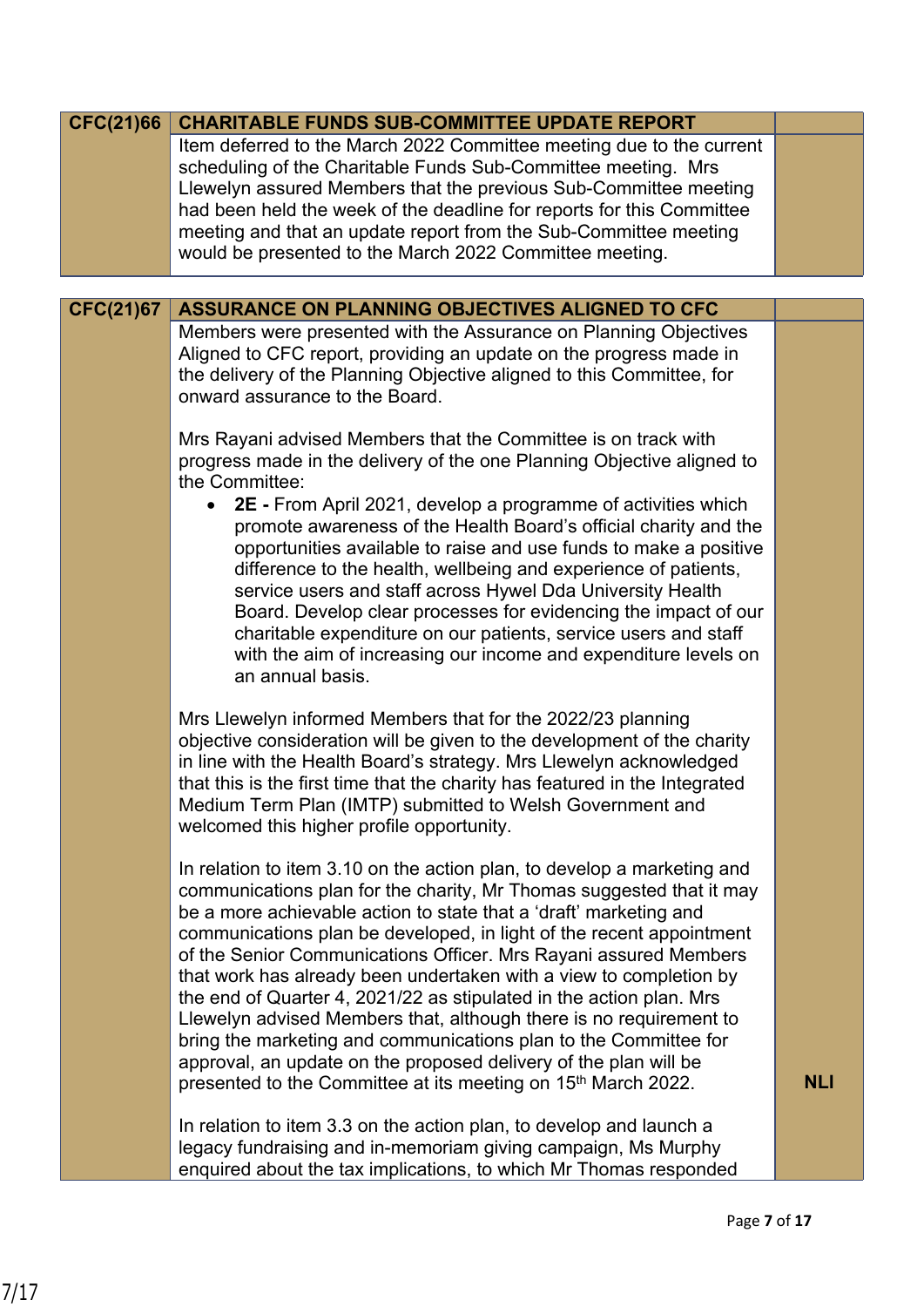|                  | that it would be the role of solicitors to guide families through the<br>process.                                                                                                                                                                                                                                                                                                                                                                                                                       |  |
|------------------|---------------------------------------------------------------------------------------------------------------------------------------------------------------------------------------------------------------------------------------------------------------------------------------------------------------------------------------------------------------------------------------------------------------------------------------------------------------------------------------------------------|--|
|                  | Mr Thomas advised Members that there is a need for careful<br>consideration that the integration of the charity's planning objective<br>through the IMTP does not impact on the requirement as a charity to<br>remain independent and reminded Members that the Committee,<br>acting as representatives of the Corporate Trustee, has a duty to act in<br>the best interests of the charity, not necessarily the Health Board.<br>Members recognised that there is a fine line between these two roles. |  |
|                  | Dr Eiry Edmunds and Ms Nerys James joined the Committee meeting                                                                                                                                                                                                                                                                                                                                                                                                                                         |  |
|                  | The Committee RECEIVED ASSURANCE on the current position in<br>regard to the progress of the Planning Objective aligned to the<br>Charitable Funds Committee, in order to provide onward assurance to<br>the Board where Planning Objectives are progressing and are on<br>target, and to raise any concerns where Planning Objectives are<br>identified as behind in their status and/or not achieving against their<br>key deliverables.                                                              |  |
|                  |                                                                                                                                                                                                                                                                                                                                                                                                                                                                                                         |  |
| <b>CFC(21)68</b> | <b>FINAL ANNUAL REPORT AND ACCOUNTS 2020/21</b>                                                                                                                                                                                                                                                                                                                                                                                                                                                         |  |
|                  | Ms Elin Brock joined the Committee meeting                                                                                                                                                                                                                                                                                                                                                                                                                                                              |  |
|                  | Members received the Final Annual Report and Accounts 2020/21,<br>providing an overview of the Hywel Dda Health Charities accounts.                                                                                                                                                                                                                                                                                                                                                                     |  |
|                  | Mr Thomas conveyed thanks to the teams involved in the preparation<br>and auditing of the accounts, which reflects the significant activity<br>undertaken by the charity. Mr Thomas also expressed his gratitude<br>regarding the donations made to the charity.                                                                                                                                                                                                                                        |  |
|                  | Ms Julie Owens, Audit Wales, commended the quality of the accounts<br>and the processes in place. Ms Owens highlighted the following key<br>findings:                                                                                                                                                                                                                                                                                                                                                   |  |
|                  | the Auditor General's intention is to issue an unqualified audit<br>report on the 2020/21 accounts, which will be issued following<br>sign off by the HDdUHB Chair and Director of Finance.<br>There are no misstatements identified with the accounts, which<br>$\bullet$<br>remain uncorrected.                                                                                                                                                                                                       |  |
|                  | There were initially minor presentational misstatements in the<br>$\bullet$<br>accounts that have now been corrected by management. These<br>have no impact on Hywel Dda Health Charities' reported net<br>expenditure.                                                                                                                                                                                                                                                                                 |  |
|                  | Ms Rhian Davies advised Members that there had been no significant<br>changes to the draft report and accounts presented to Committee at its<br>meeting on 27 <sup>th</sup> September 2021 and that, following sign off at today's<br>meeting, the accounts will be submitted to Board for ratification.                                                                                                                                                                                                |  |
|                  |                                                                                                                                                                                                                                                                                                                                                                                                                                                                                                         |  |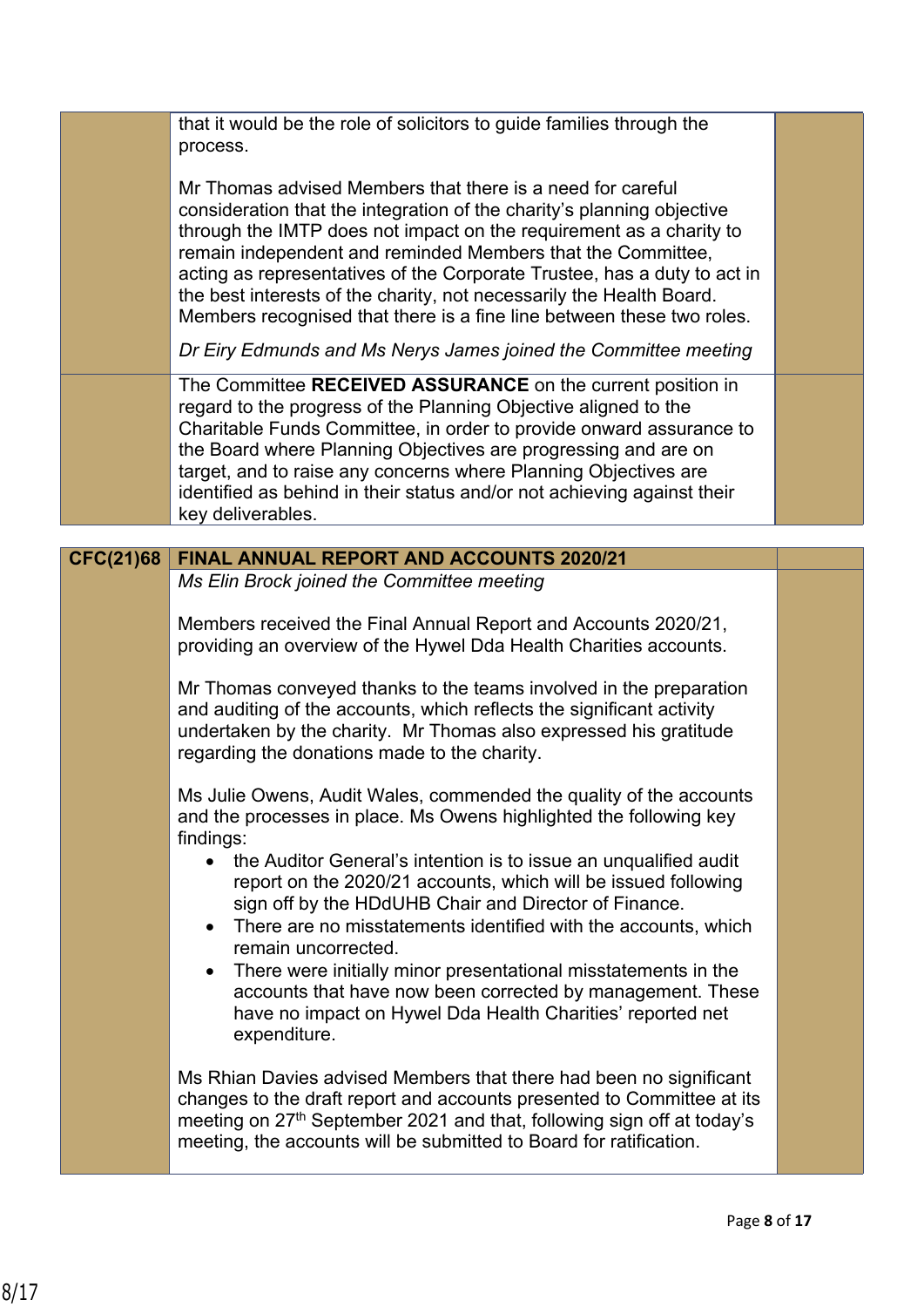|           | Mrs Llewelyn reiterated the effective working relationship between the<br>finance team and the charity and commended their management of the<br>multiple income streams which have increased in recent years.                                                                                                                                                                                                                                                                                                                                                                |  |
|-----------|------------------------------------------------------------------------------------------------------------------------------------------------------------------------------------------------------------------------------------------------------------------------------------------------------------------------------------------------------------------------------------------------------------------------------------------------------------------------------------------------------------------------------------------------------------------------------|--|
|           | Mrs Raynsford praised the user friendly and visual nature of the annual<br>report. Mr Thomas echoed this sentiment, adding that different<br>audiences are catered for via the availability of easy read versions, and<br>informed Members that the report would be promoted to third sector<br>colleagues.                                                                                                                                                                                                                                                                  |  |
|           | Ms Davies advised Members that, following discussions held at the<br>Committee meeting on 27 <sup>th</sup> September 2021, the annual report reflects<br>how the charity's current investment advisors can demonstrate that the<br>companies it invests in are being driven in the direction of providing<br>social value and can illustrate the positive impact on society. Mr<br>Thomas advised Members that the social value provided by the charity<br>in expenditure and investments will be further explored in advance of<br>the next financial year's annual report. |  |
|           | Ms Gina Beard and Ms Julie Brennan joined the Committee meeting                                                                                                                                                                                                                                                                                                                                                                                                                                                                                                              |  |
|           | Miss Battle informed Members that the Communications team is<br>producing a Christmas video message for staff, with fundraisers and<br>supporters invited to contribute and there are also plans to use video<br>clips of fundraisers in the Health Board's Christmas e-card.                                                                                                                                                                                                                                                                                                |  |
|           | Ms Julie Owens left the Committee meeting                                                                                                                                                                                                                                                                                                                                                                                                                                                                                                                                    |  |
|           | The Committee APPROVED the Final Annual Report and Accounts<br>2020/2021, prior to presentation to Public Board at its meeting on 27 <sup>th</sup><br>January 2022 for ratification in its role as Corporate Trustee.                                                                                                                                                                                                                                                                                                                                                        |  |
|           |                                                                                                                                                                                                                                                                                                                                                                                                                                                                                                                                                                              |  |
| CFC(21)69 | <b>FUNDING APPLICATION FOR HAEMODYNAMIC MONITORING</b><br><b>EQUIPMENT (GGH) TO IMPROVE ACCESS TO DIAGNOSTIC</b><br><b>CORONARY ANGIOGRAPHY HEALTH BOARD-WIDE</b>                                                                                                                                                                                                                                                                                                                                                                                                            |  |
|           | Members received the Funding Application for Haemodynamic<br>Monitoring Equipment in Glangwili General Hospital (GGH) to Improve<br>Access to Diagnostic Coronary Angiography Health Board-wide report,<br>requesting Committee support of the application for £86,800.00 funding<br>for procurement of the diagnostic coronary angiography haemodynamic<br>monitoring equipment to enable GGH's Radiology Room 3 to provide<br>this service.                                                                                                                                |  |
|           | Dr Eiry Edmunds provided a brief overview of the coronary angiography<br>procedure, informing Members that a successful application would<br>complement the service's current established out-patient diagnostic<br>angiography capacity at Price Philip Hospital (PPH) by enabling GGH's<br>Radiology Room 3 to undertake this important cardiology diagnostic.<br>The PPH service provides for out-patient demand and consistently runs                                                                                                                                    |  |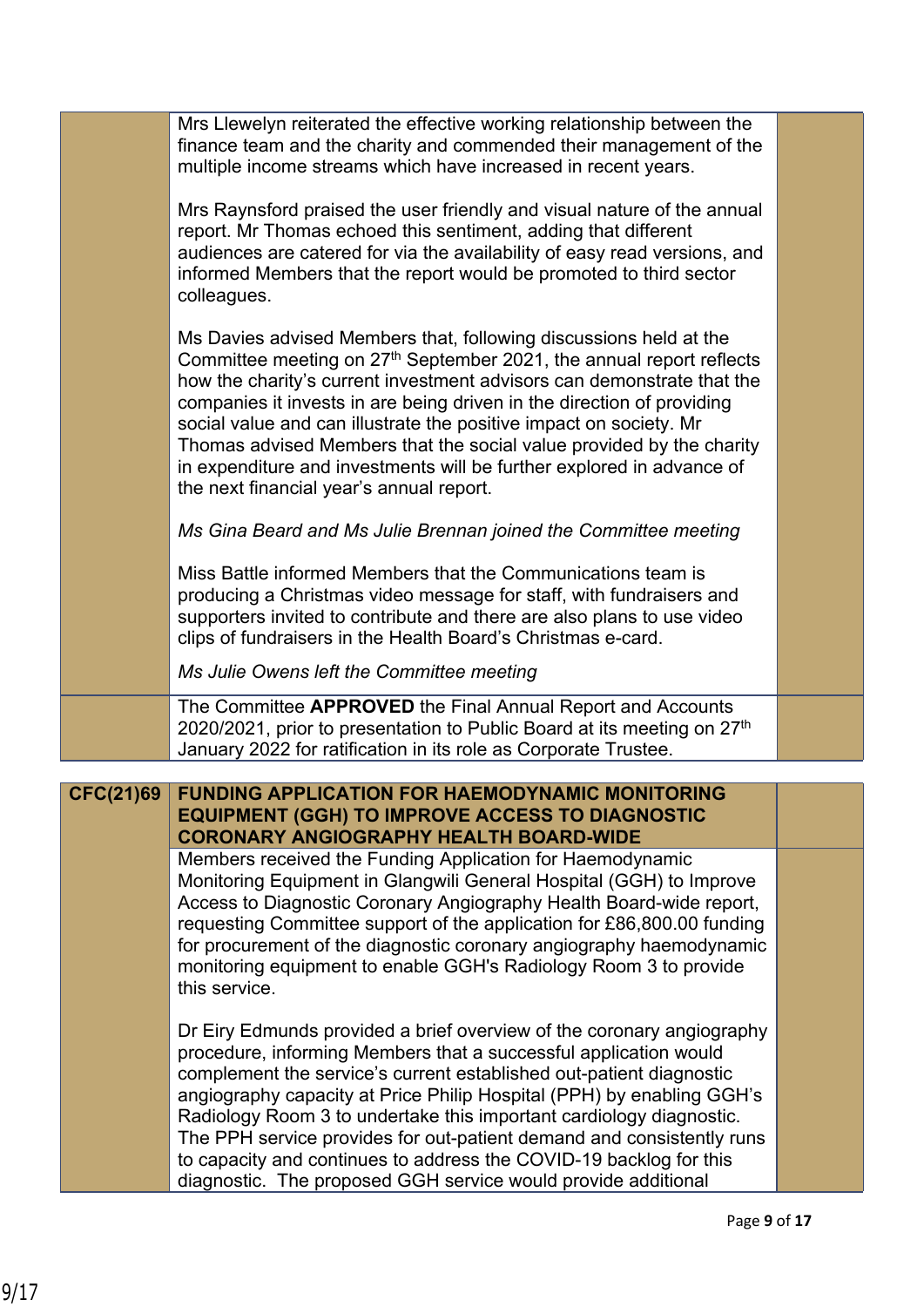|                  | capability and capacity to undertake in-patient diagnostic angiography<br>for suitable 'low risk' Acute Coronary Syndrome (ACS)/Chest Pain<br>patients who could receive this diagnostic locally to support clarification<br>of diagnosis, management plan and discharge and avoid prolonged<br>waits for transfer to Morriston Cardiac Centre. Development of this<br>service, which would benefit all four acute hospital sites, would reduce<br>reliance on Morriston Cardiac Centre for this element of the ACS/Chest<br>Pain pathway and significantly reduce patient length of stay and care<br>experience. |     |
|------------------|-------------------------------------------------------------------------------------------------------------------------------------------------------------------------------------------------------------------------------------------------------------------------------------------------------------------------------------------------------------------------------------------------------------------------------------------------------------------------------------------------------------------------------------------------------------------------------------------------------------------|-----|
|                  | Mr Yousef Shariah joined the Committee meeting                                                                                                                                                                                                                                                                                                                                                                                                                                                                                                                                                                    |     |
|                  | Miss Battle expressed her full support for the application. Mrs Rayani<br>also supported the application, however suggested the need to agree a<br>sustainable delivery of service for the future and to consider quality and<br>equity of service for the Health Board's population.                                                                                                                                                                                                                                                                                                                             |     |
|                  | Ms Nerys James informed Members that a room has been identified for<br>the equipment and that storage space and a trolley have been included<br>within the application. Mrs Raynsford queried the maintenance of the<br>equipment and any associated revenue costs, to which Dr Edmunds<br>responded that the maintenance of the equipment had been considered<br>and discussed with medical devices colleagues.                                                                                                                                                                                                  |     |
|                  | Dr Edmunds assured Members that an update would be provided at a<br>future Committee meeting to include patient experience feedback in<br>relation to the impact upon the population and how it will reduce the<br>transport issues identified.                                                                                                                                                                                                                                                                                                                                                                   | EE. |
|                  | Dr Eiry Edmunds and Ms Nerys James left the Committee meeting                                                                                                                                                                                                                                                                                                                                                                                                                                                                                                                                                     |     |
|                  | The Committee CONSIDERED and SUPPORTED the application for<br>£86,800.00 funding to support procurement of the diagnostic coronary<br>angiography haemodynamic monitoring equipment to enable GGH's<br>Radiology Room 3 to provide this service.                                                                                                                                                                                                                                                                                                                                                                  |     |
| <b>CFC(21)70</b> | PHASE 2 OF THE CANCER PSYCHOLOGICAL SUPPORT (CAPS)                                                                                                                                                                                                                                                                                                                                                                                                                                                                                                                                                                |     |
|                  | PROJECT: PSYCHOLOGICAL SUPPORT FOR PEOPLE AFFECTED<br>BY CANCER AND THE CANCER WORKFORCE                                                                                                                                                                                                                                                                                                                                                                                                                                                                                                                          |     |
|                  | Members received the Phase 2 of the Cancer Psychological Support<br>(CaPS) Project: Psychological Support for People Affected by Cancer<br>and the Cancer Workforce report, requesting the allocation of £228,000<br>over the next 3 financial years to approve funding for phase 2 of the<br>CaPS Project.                                                                                                                                                                                                                                                                                                       |     |
|                  | Ms Gina Beard informed Members that, for the past two years, CaPS<br>has provided a pilot service, which has been fully funded by cancer<br>charitable funds. Ms Beard assured Members that the pilot has<br>received good feedback to date however, as outlined in the original<br>application for funding, a repeat application to the Committee would be<br>submitted should the project demonstrate that an extension on the                                                                                                                                                                                  |     |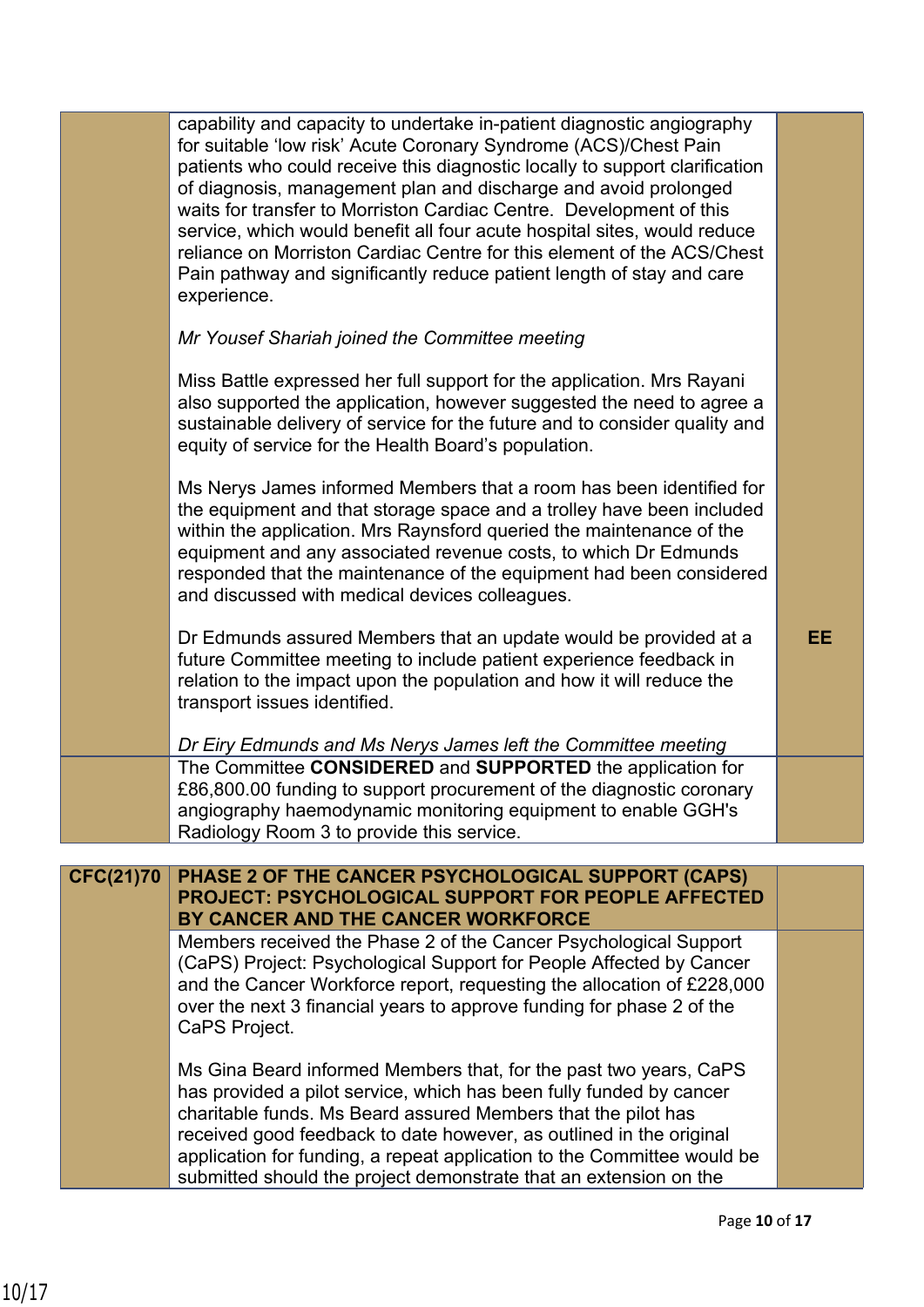|                  | scoping period would be beneficial. Mrs Rayani advised Members that,<br>whilst supporting this application in principle, it should be embedded<br>within the Directorate's IMTP following any additional period of<br>charitable support. Ms Beard responded that the consideration of<br>mainstream funding is within the Directorate's IMTP and anticipated<br>that this would be validated by project data and outcomes.<br>Mr Thomas stressed the importance in ensuring that PROMs and<br>PREMs are included in the project in order to understand the real<br>patient outcome benefit to enable justification of mainstreaming<br>investment. |  |
|------------------|-----------------------------------------------------------------------------------------------------------------------------------------------------------------------------------------------------------------------------------------------------------------------------------------------------------------------------------------------------------------------------------------------------------------------------------------------------------------------------------------------------------------------------------------------------------------------------------------------------------------------------------------------------|--|
|                  | The Committee APPROVED the request for the allocation of £228,000<br>over the next 3 financial years to support funding for phase 2 of the<br>CaPS Project, subject to ratification by the Corporate Trustee.                                                                                                                                                                                                                                                                                                                                                                                                                                       |  |
| <b>CFC(21)71</b> | PURCHASE OF TRANSPERINEAL BIOPSY MACHINE FOR PRINCE                                                                                                                                                                                                                                                                                                                                                                                                                                                                                                                                                                                                 |  |
|                  | PHILIP HOSPITAL EVALUATION REPORT                                                                                                                                                                                                                                                                                                                                                                                                                                                                                                                                                                                                                   |  |
|                  | Item deferred to the Charitable Funds Committee meeting to be held on<br>15 <sup>th</sup> March 2022.                                                                                                                                                                                                                                                                                                                                                                                                                                                                                                                                               |  |
|                  |                                                                                                                                                                                                                                                                                                                                                                                                                                                                                                                                                                                                                                                     |  |
| <b>CFC(21)72</b> | <b>PURCHASE OF FAXITRON MACHINE FOR PRINCE PHILIP</b><br><b>HOSPITAL BREAST CARE UNIT EVALUATION REPORT</b>                                                                                                                                                                                                                                                                                                                                                                                                                                                                                                                                         |  |
|                  | Members received the Purchase of Faxitron Machine for Prince Philip<br>Hospital Breast Care Unit Evaluation presentation by Mr Yousef<br>Shariah, who explained the significant contribution to the wellbeing of<br>patients that has been made possible with this piece of equipment.                                                                                                                                                                                                                                                                                                                                                              |  |
|                  | Mr Shariah informed Members that the purchase of the Faxitron<br>machine has reduced the length of time for surgical operating<br>procedures, reduced the length of time that a patient is under<br>anaesthetic, and decreases the need for a patient to return for further<br>surgery.                                                                                                                                                                                                                                                                                                                                                             |  |
|                  | Mr Shariah provided examples of patient feedback received in terms of<br>being able to visualise their cancer.                                                                                                                                                                                                                                                                                                                                                                                                                                                                                                                                      |  |
|                  | Mr Raynsford commended Mr Shariah on the powerful nature of his<br>presentation and acknowledged the positive impact the equipment has<br>had on both the patients and the clinician.                                                                                                                                                                                                                                                                                                                                                                                                                                                               |  |
|                  | Mrs Llewelyn informed Members that a good news story on this<br>purchase had recently been published which, with the support of Mr<br>Shariah, provided good local press coverage and social media reach.                                                                                                                                                                                                                                                                                                                                                                                                                                           |  |
|                  | Miss Battle commended Mr Shariah and the team involved on their<br>excellent reputation across Hywel Dda.                                                                                                                                                                                                                                                                                                                                                                                                                                                                                                                                           |  |
|                  | Mr Yousef Shariah left the Committee meeting                                                                                                                                                                                                                                                                                                                                                                                                                                                                                                                                                                                                        |  |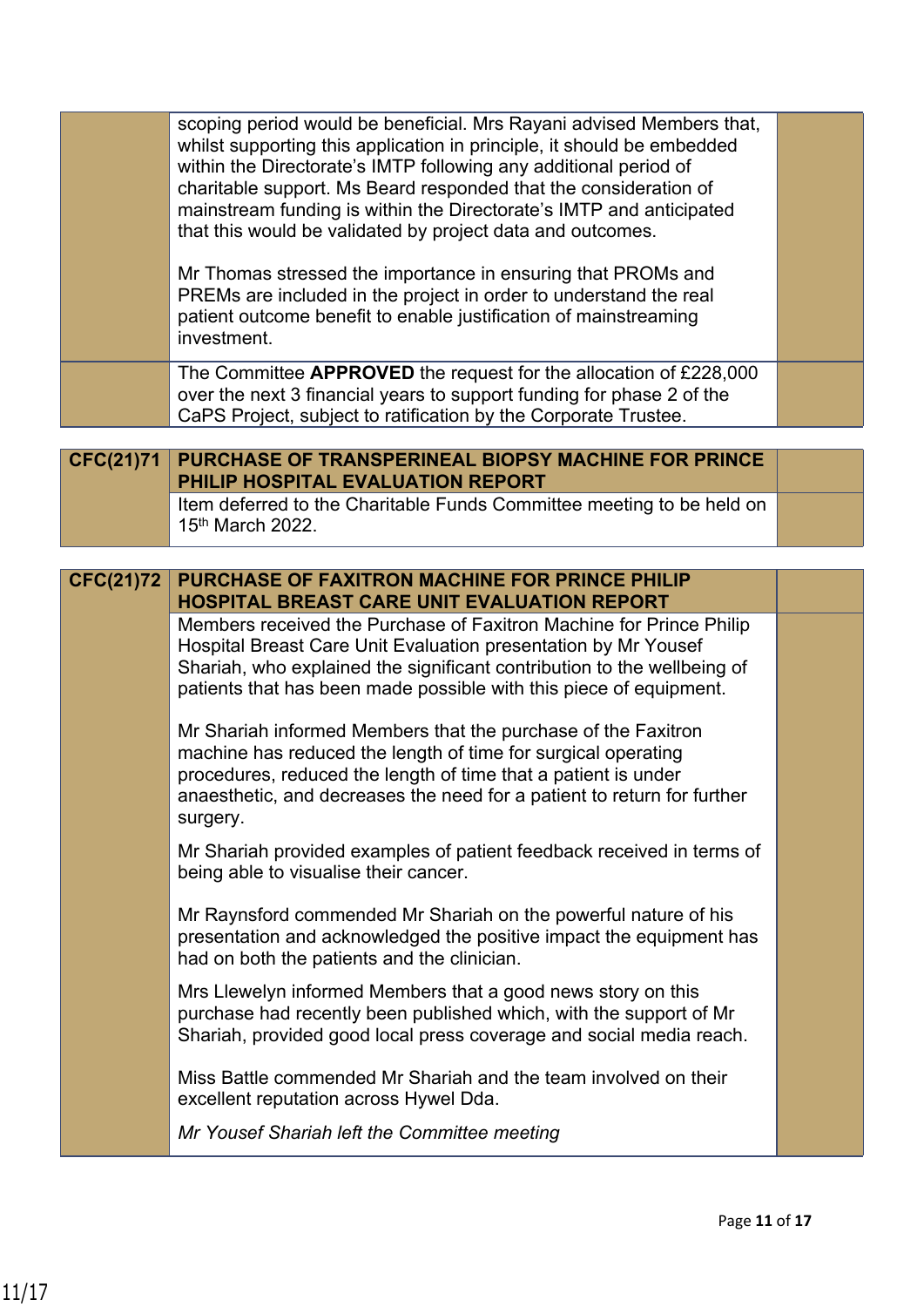|                  | The Committee NOTED the content of the Purchase of Faxitron<br>Machine for Prince Philip Hospital Breast Care Unit Evaluation Report.                                                                                                                                                                                                                                                                                                                                                                                                                                                                                                                                                                                                         |           |
|------------------|-----------------------------------------------------------------------------------------------------------------------------------------------------------------------------------------------------------------------------------------------------------------------------------------------------------------------------------------------------------------------------------------------------------------------------------------------------------------------------------------------------------------------------------------------------------------------------------------------------------------------------------------------------------------------------------------------------------------------------------------------|-----------|
|                  |                                                                                                                                                                                                                                                                                                                                                                                                                                                                                                                                                                                                                                                                                                                                               |           |
| <b>CFC(21)73</b> | STAFF WELFARE AND WELLBEING: CREATING REST AREAS<br><b>FOR OUR STAFF</b>                                                                                                                                                                                                                                                                                                                                                                                                                                                                                                                                                                                                                                                                      |           |
|                  | Members received the Staff Welfare and Wellbeing: Creating Rest<br>Areas for our Staff report, requesting Committee approval of charitable<br>funds expenditure of £180,941 to be spent on creating rest areas for<br>staff across HDdUHB.                                                                                                                                                                                                                                                                                                                                                                                                                                                                                                    |           |
|                  | Ms Elin Brock provided Members with an overview of the Discovery<br>Report, approved by the Board in September 2021, which sought to<br>capture staff experiences of working during a global pandemic to inform<br>the Health Board's recovery plan and culture going forward. The report<br>provided valuable insight into staff experiences and made<br>recommendations for improving the working environment for staff.                                                                                                                                                                                                                                                                                                                    |           |
|                  | Ms Brock informed Members that the request for funding amounts to<br>£67,896 of stage 3 grant funding from NHS Charities Together and<br>£113,045 from the Hywel Dda NHS COVID-19 Appeal.                                                                                                                                                                                                                                                                                                                                                                                                                                                                                                                                                     |           |
|                  | Ms Brock further informed Members that the People, Organisational<br>Development and Culture Committee (PODCC) is the Committee<br>identified to receive assurance against the action plan developed from<br>the recommendations from the Discovery Report. However, progress<br>and assurance reports will be submitted to both the PODCC and CFC<br>via the Discovery Report Action Plan.                                                                                                                                                                                                                                                                                                                                                   |           |
|                  | Mrs Raynsford enquired whether the funding would be available for<br>Community services in addition to the four acute hospital sites.<br>Ms Brock advised Members that the NHS Charities Together funding<br>was originally approved for the development of outdoor gyms at the<br>four acute hospital sites. However, consultation with operational teams<br>suggest that outdoor gyms are no longer needed on sites, and<br>therefore it is recommended that this money is reallocated to spend on<br>rest areas for staff across the whole of HDdUHB. Ms Yvonne Thomas<br>undertook to liaise with Ms Brock to identify community colleagues to<br>participate in the consultation process to ensure an equitable approach<br>to requests. | <b>YT</b> |
|                  | Ms Brock assured Members that an analysis of the number of staff<br>located at each site has also been undertaken to ensure a fair and<br>equitable approach to requests. Discussions are also underway with<br>the Medical Directorate to align funding and plans to create rest areas<br>as this is also a priority area under the Wales Fatigue and Facilities<br>Charter.                                                                                                                                                                                                                                                                                                                                                                 |           |
|                  | Mrs Llewelyn advised Members that, at its meeting in October 2021,<br>the Staff Partnership Forum endorsed the recommendation that<br>Members of the Operational Planning and Delivery Programme<br>Meeting assume the lead for engagement and prioritisation regarding                                                                                                                                                                                                                                                                                                                                                                                                                                                                       |           |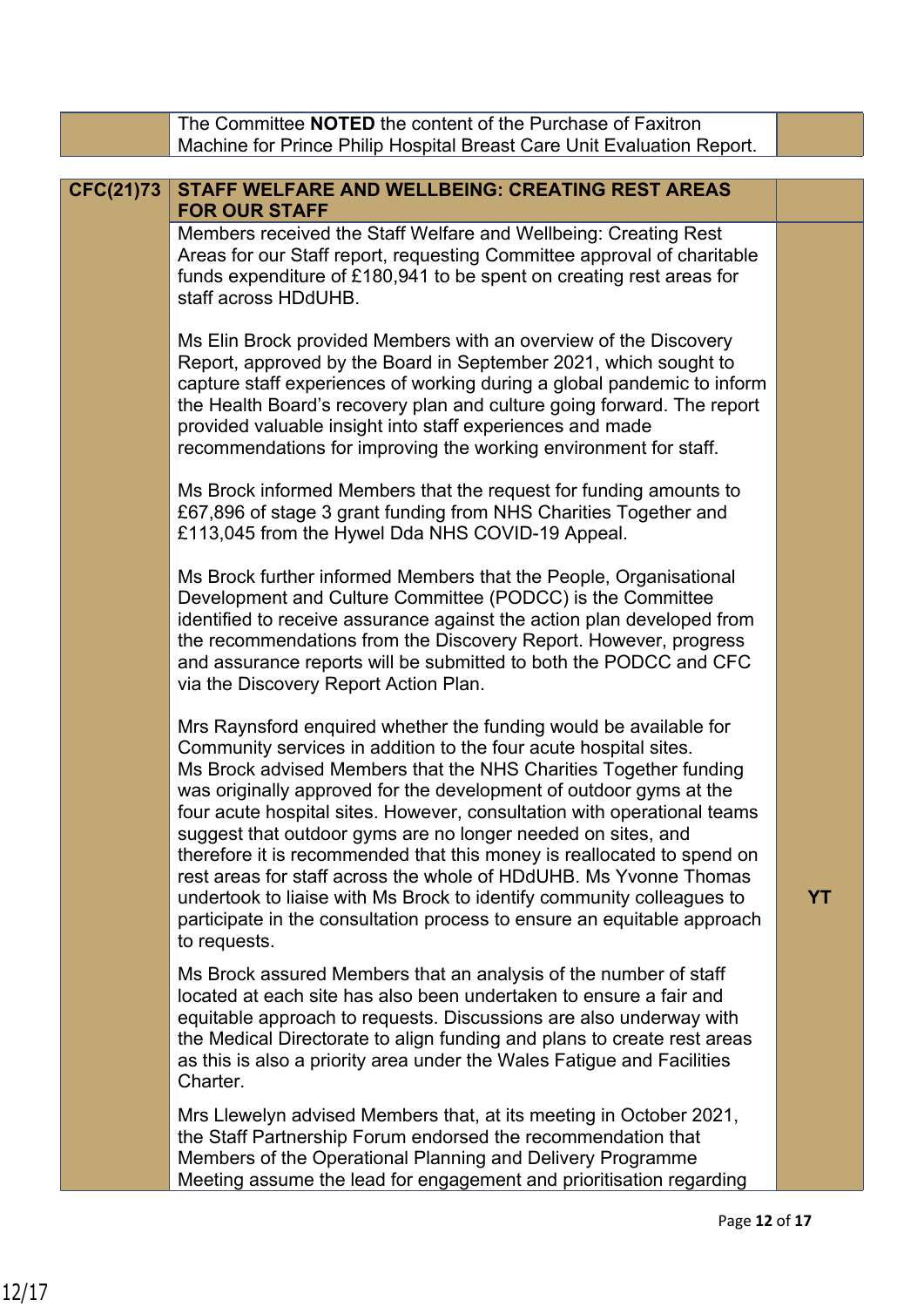|                  | the most appropriate needs to be met by this funding, in line with the<br>spirit in which the donations were made to support the welfare and<br>wellbeing of NHS staff and volunteers.                                                                                                                                                                                                                                                                                                                                                                                                                                                                                                                                                    |           |
|------------------|-------------------------------------------------------------------------------------------------------------------------------------------------------------------------------------------------------------------------------------------------------------------------------------------------------------------------------------------------------------------------------------------------------------------------------------------------------------------------------------------------------------------------------------------------------------------------------------------------------------------------------------------------------------------------------------------------------------------------------------------|-----------|
|                  | Mrs Rayani informed Members that the Arts in Health Coordinators are<br>now in post and would represent a valuable link in terms of maximising<br>the creation of aesthetic spaces.                                                                                                                                                                                                                                                                                                                                                                                                                                                                                                                                                       |           |
|                  | In conclusion, Mrs Raynsford noted that Members supported the<br>approval of charitable funds expenditure of £180,941 to be spent on<br>creating rest areas for staff across HDdUHB. Mrs Llewelyn advised that<br>the bid will require approval from the Corporate Trustee, given its value<br>over £100,000, as per the Health Board's Scheme of Delegation.                                                                                                                                                                                                                                                                                                                                                                             |           |
|                  | Ms Brock undertook to provide a further update to the Committee at its<br>meeting on 15th March 2022.                                                                                                                                                                                                                                                                                                                                                                                                                                                                                                                                                                                                                                     |           |
|                  | Ms Elin Brock left the Committee meeting                                                                                                                                                                                                                                                                                                                                                                                                                                                                                                                                                                                                                                                                                                  | <b>EB</b> |
|                  | The Committee:<br><b>APPROVED</b> charitable funds expenditure of £180,941 to be<br>spent on creating rest areas for staff across HDdUHB subject to<br>ratification by the Corporate Trustee.<br><b>APPROVED</b> the apportionment of funds following engagement<br>with the Operational Planning and Delivery Programme Meeting<br>and other key stakeholders, to be endorsed by the Director of<br>Workforce and Organisational Development (Executive Lead for<br>staff welfare and wellbeing).<br><b>RECEIVED ASSURANCE</b> that progress and assurance reports<br>would be submitted to the People, Organisational Development<br>and Culture Committee and the Charitable Funds Committee,<br>via the Discovery Report Action Plan. |           |
| <b>CFC(21)74</b> | <b>TRAINEE HAEMATOLOGY CLINICAL NURSE SPECIALIST</b>                                                                                                                                                                                                                                                                                                                                                                                                                                                                                                                                                                                                                                                                                      |           |
|                  | PROPOSAL FOR CEREDIGION AND PEMBROKESHIRE UPDATE<br><b>REPORT</b>                                                                                                                                                                                                                                                                                                                                                                                                                                                                                                                                                                                                                                                                         |           |
|                  | Members received a verbal update on the Trainee Haematology<br>Clinical Nurse Specialist Proposal for Ceredigion and Pembrokeshire.                                                                                                                                                                                                                                                                                                                                                                                                                                                                                                                                                                                                       |           |
|                  | Ms Beard informed Members that 2 part-time posts had been approved<br>and the recruitment process undertaken. Ms Beard undertook to<br>provide a further update to the Committee at its meeting in September<br>2022 to present feedback once the posts are fully operational.                                                                                                                                                                                                                                                                                                                                                                                                                                                            | <b>GB</b> |
|                  | Ms Gina Beard and Ms Julie Brennan left the Committee meeting                                                                                                                                                                                                                                                                                                                                                                                                                                                                                                                                                                                                                                                                             |           |
|                  | The Committee <b>NOTED</b> the verbal update on the Trainee Haematology<br>Clinical Nurse Specialist Proposal for Ceredigion and Pembrokeshire.                                                                                                                                                                                                                                                                                                                                                                                                                                                                                                                                                                                           |           |
|                  | <b>CFC(21)75   INTEGRATED HYWEL DDA HEALTH CHARITIES PERFORMANCE</b>                                                                                                                                                                                                                                                                                                                                                                                                                                                                                                                                                                                                                                                                      |           |

**REPORT**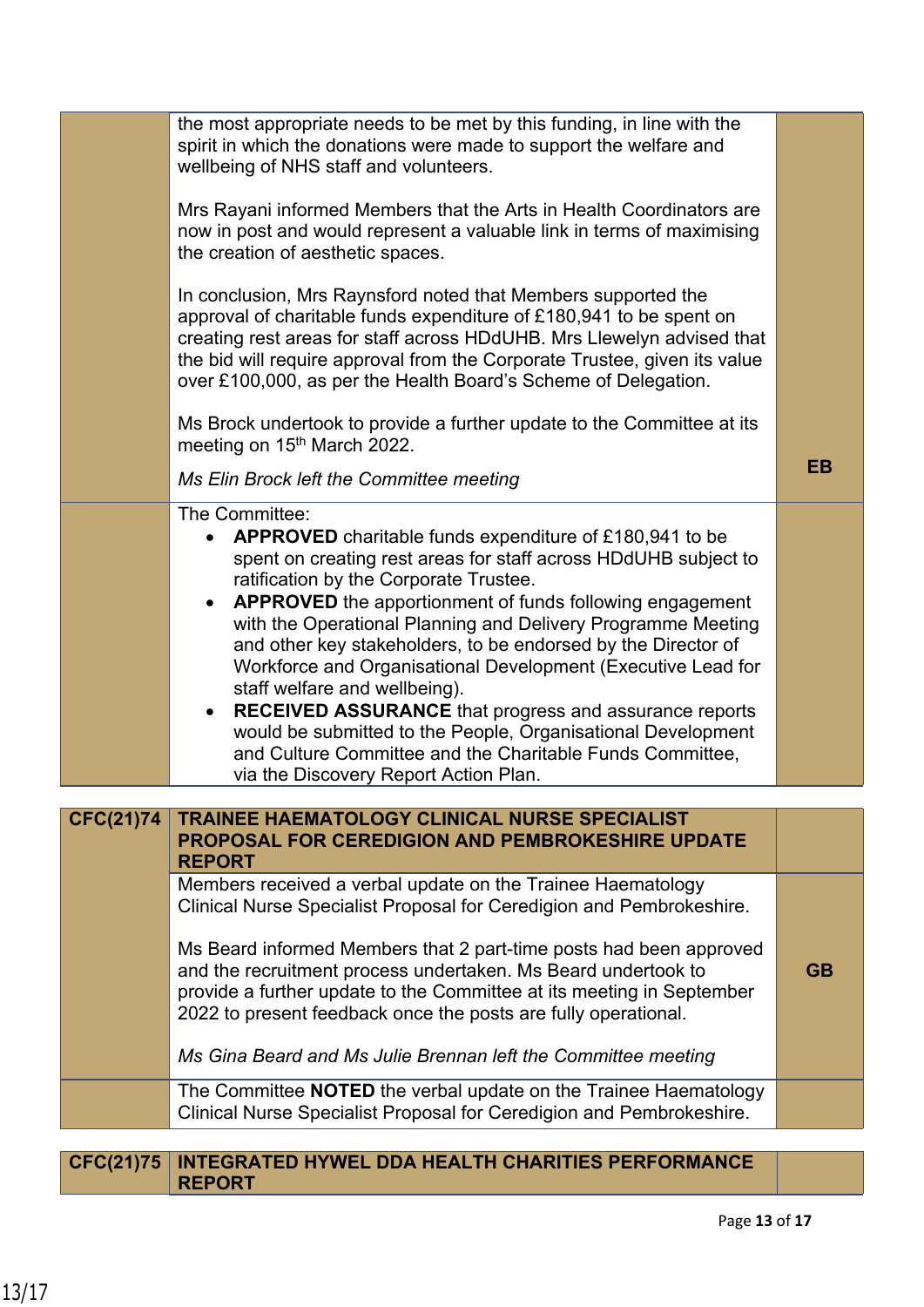Members were presented with the Integrated Hywel Dda Health Charities Performance Report, providing an update on the charity's performance and position as at 30<sup>th</sup> September 2021.

Mrs Thomas highlighted the following key financial performance considerations:

- The net assets of the charity have decreased by £379,790 for the period. However, Mrs Thomas informed Members that it is envisaged that the launch of the Hywel Dda Health Charities Lottery and the Bronglais General Hospital (BGH) Chemotherapy Day Unit capital fundraising appeal will help to stabilise income levels during the remainder of 2021/22.
- The charity's overall income from donations, grants and legacies to 30<sup>th</sup> September 2021 has decreased by 51.3% in comparison to income received for the same period in the previous financial year. Mrs Thomas advised Members that the decrease in income had been expected and could be attributed to the unprecedented support the charity received in 2020/21, the significant level of grant funding received from NHS Charities Together during this period, and the significant impact of the pandemic on UK charitable giving, community fundraising and mass participation events.
- The reported position for the total of governance and support costs (including finance and fundraising costs) incurred up to 30th September is £195,050; an underspend of £17,873 against budget.
- There is a net surplus from unrestricted apportionments across funds of £20,223 for the period ending  $30<sup>th</sup>$  September 2021, which is sufficient to cover the governance and support costs and audit fees incurred by the charity.

Mrs Llewelyn advised Members that although a decrease in income had been expected, it had not been predicted to this scale and that work is being undertaken to stabilise income levels during the remainder of 2021/22. Mrs Llewelyn also assured Members that HDdUHB is performing on par or better in comparison with other NHS Charities including those across Wales.

In relation to the charity's approach to expenditure, Mrs Rayani commented that in order to spend money from a designated charitable fund, approval has to be sought from the fund manager and not this Committee. Consequently, a general pot of funds would provide greater flexibility. The ambition is to increase income into the charity's general fund as well as overall expenditure in addition to considering how donations are spent.

*Mr Iwan Thomas left the Committee meeting*

Referring to an observation upon joining the Health Board, Miss Battle acknowledged the challenge in determining a breakdown of the significant number of funding lines and the difficulty in spending against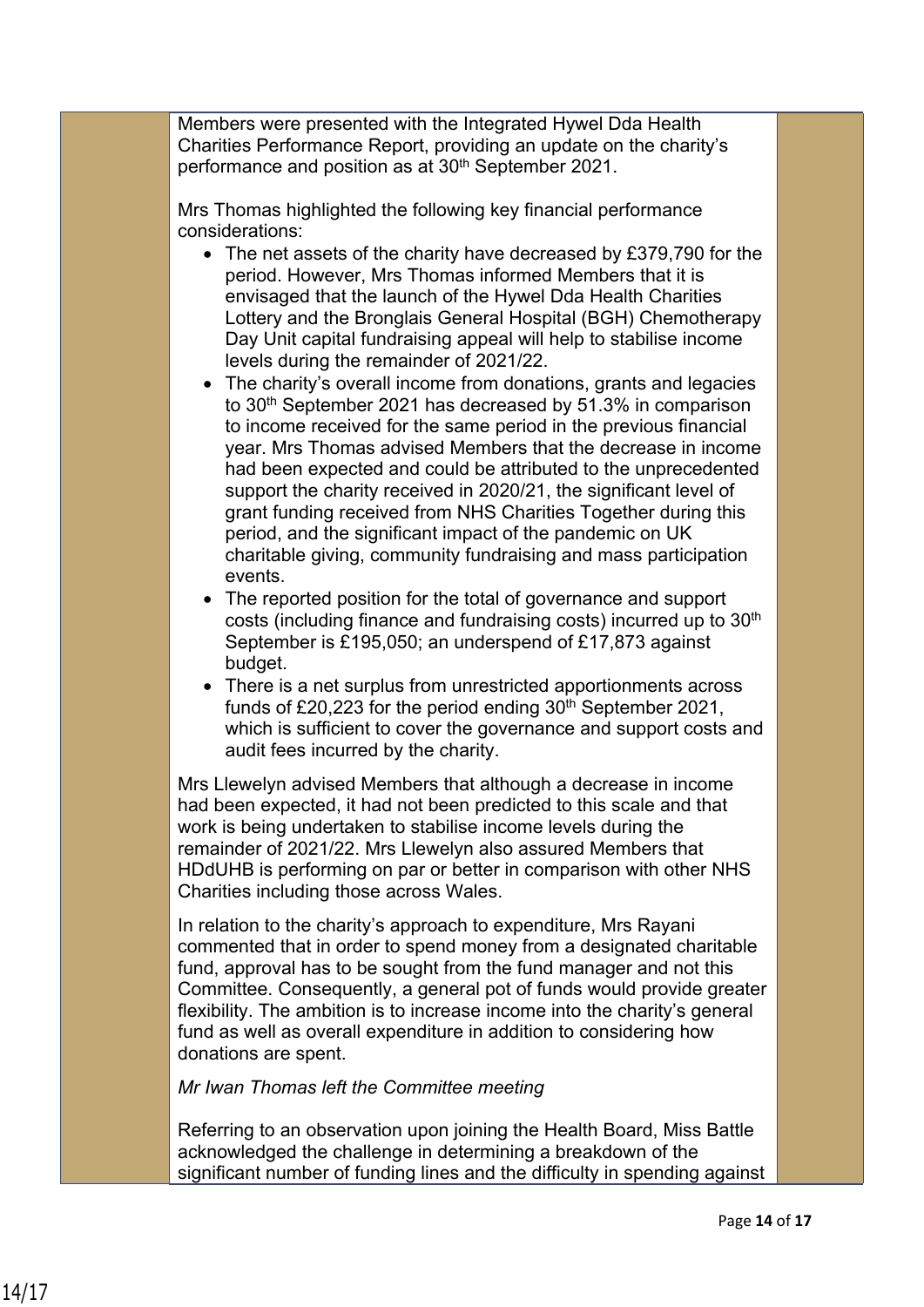|                  | these. However, Miss Battle noted that it was excellent to see how far<br>the Health Board has moved forward in creating a general fund that has<br>less constraints on its spending and is therefore more accessible and<br>equitable to all services with no dedicated charitable funds.                                                                                                                                                                                                                                                                                                                                                                                                                                                                         |            |
|------------------|--------------------------------------------------------------------------------------------------------------------------------------------------------------------------------------------------------------------------------------------------------------------------------------------------------------------------------------------------------------------------------------------------------------------------------------------------------------------------------------------------------------------------------------------------------------------------------------------------------------------------------------------------------------------------------------------------------------------------------------------------------------------|------------|
|                  | The Committee RECEIVED ASSURANCE on the charity's performance<br>from the content of the Integrated Hywel Dda Health Charities<br>Performance Report.                                                                                                                                                                                                                                                                                                                                                                                                                                                                                                                                                                                                              |            |
|                  |                                                                                                                                                                                                                                                                                                                                                                                                                                                                                                                                                                                                                                                                                                                                                                    |            |
| <b>CFC(21)76</b> | <b>HYWEL DDA HEALTH CHARITIES ACTIVITIES UPDATE</b><br>Members were presented with the Hywel Dda Health Charities<br>Activities Update. Mrs Llewelyn informed Members that the Hywel Dda<br>Health Charities Lottery launched in September 2021 and had received<br>428 weekly plays to date, which is already a third of the expected<br>activity for the first year's delivery.                                                                                                                                                                                                                                                                                                                                                                                  |            |
|                  | Mrs Llewelyn further informed Members of plans to relaunch the lottery<br>in the new year, with the new appointment of Mr Matthew Pearce as<br><b>Senior Communications Officer.</b>                                                                                                                                                                                                                                                                                                                                                                                                                                                                                                                                                                               |            |
|                  | The presentation provided examples of promotional material produced<br>for giving in memory and legacies. Mrs Llewelyn informed Members<br>that the Free Will campaign, which launched on 1 <sup>st</sup> October 2021,<br>offering fifty free wills to staff and members of the public will contribute<br>to increasing the legacy income of the Hywel Dda Health Charities. To<br>date, 46 out of the 50 wills offered had been taken up, of which a<br>number were staff members.                                                                                                                                                                                                                                                                               |            |
|                  | Mrs Llewelyn informed Members that grant funding income had<br>decreased compared to the previous year due to the significant NHS<br>Charities Together grants, however projects are underway to increase<br>opportunities. New methods of giving have been developed to increase<br>the number of donations, including links to donate online via the<br>charity's page on the main Health Board website. Mrs Llewelyn advised<br>Members that the prospect of having a standalone website for the<br>Hywel Dda Health Charities, which is the case for other health board<br>charities, would increase its reach and ability to generate income from<br>a wider audience. Mr Thomas commented that this would also<br>emphasise the independence of the charity. |            |
|                  | Mrs Llewelyn informed Members that the capital fundraising appeal for<br>the Bronglais Chemotherapy Day Unit will launch at 2pm on 30/11/2021<br>and acknowledged the positive engagement of staff with the campaign.<br>The Cambrian News has partnered with the charity regarding<br>promotion of the appeal, which will further help to reach a wider<br>audience. Mrs Llewelyn undertook to present an update on progress to<br>the Committee at its meeting on 15 <sup>th</sup> March 2022.                                                                                                                                                                                                                                                                   | <b>NLI</b> |
|                  | Mrs Rayani took the opportunity to remind Members that the Health<br>Board's Christmas T-shirt day will be held on 10 <sup>th</sup> December 2021 and                                                                                                                                                                                                                                                                                                                                                                                                                                                                                                                                                                                                              |            |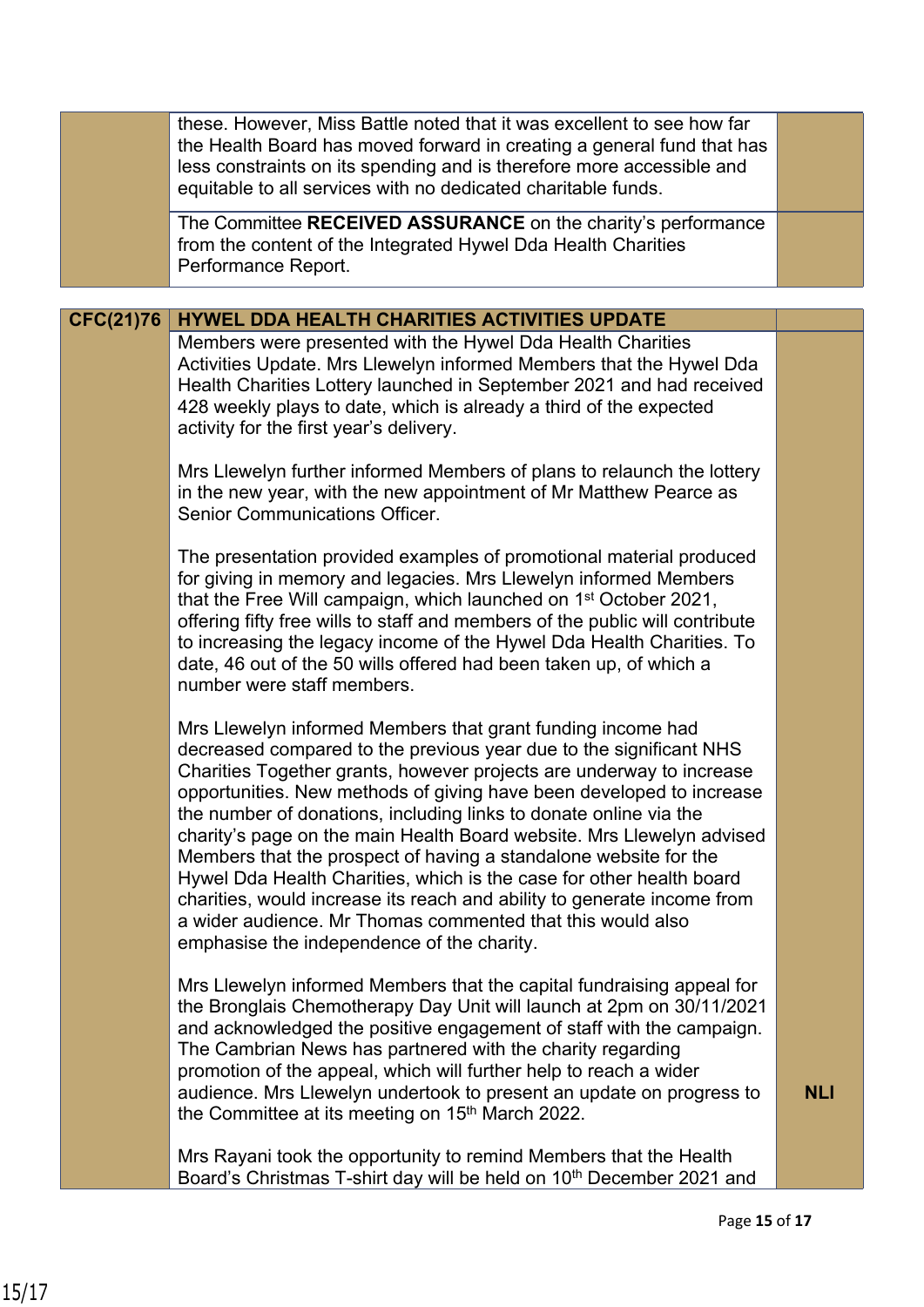|                  | will reflect the Health Board's Bare Below the Elbow message in<br>relation to infection prevention and control measures currently in place.                                                                                                                                                                                                                                                                                                                                                                                                                                                                                                                                                                             |              |
|------------------|--------------------------------------------------------------------------------------------------------------------------------------------------------------------------------------------------------------------------------------------------------------------------------------------------------------------------------------------------------------------------------------------------------------------------------------------------------------------------------------------------------------------------------------------------------------------------------------------------------------------------------------------------------------------------------------------------------------------------|--------------|
|                  | The Committee <b>NOTED</b> the content of the Hywel Dda Health Charities<br>Activities Update presentation.                                                                                                                                                                                                                                                                                                                                                                                                                                                                                                                                                                                                              |              |
|                  |                                                                                                                                                                                                                                                                                                                                                                                                                                                                                                                                                                                                                                                                                                                          |              |
| <b>CFC(21)77</b> | <b>CHARITABLE FUNDS COMMITTEE WORK PROGRAMME 2021/22</b>                                                                                                                                                                                                                                                                                                                                                                                                                                                                                                                                                                                                                                                                 |              |
|                  | The Charitable Funds Committee Work Programme for 2021/22 was<br>received for information.                                                                                                                                                                                                                                                                                                                                                                                                                                                                                                                                                                                                                               |              |
|                  | The Committee NOTED the Charitable Funds Committee Work<br>Programme for 2021/22.                                                                                                                                                                                                                                                                                                                                                                                                                                                                                                                                                                                                                                        |              |
|                  |                                                                                                                                                                                                                                                                                                                                                                                                                                                                                                                                                                                                                                                                                                                          |              |
| <b>CFC(21)78</b> | <b>INVESTMENT SUB-COMMITTEE TERMS OF REFERENCE</b>                                                                                                                                                                                                                                                                                                                                                                                                                                                                                                                                                                                                                                                                       |              |
|                  | The Investment Sub-Committee's Terms of Reference were received<br>for information. Mrs Raynsford advised Members that the proposed<br>establishment of the new Sub-Committee is as a result of discussions<br>held at the previous Committee meeting regarding working more<br>closely with the Hywel Dda Health Charities investment advisors to<br>explore the benefit to patients and the population from investment<br>returns.                                                                                                                                                                                                                                                                                     |              |
|                  | Ms Davies informed Members that the Sub-Committee will hold its<br>initial meeting in the new year and that the Terms of Reference would<br>be presented to the Committee for approval at its meeting on 15 <sup>th</sup><br>March 2022.                                                                                                                                                                                                                                                                                                                                                                                                                                                                                 | <b>RD/HT</b> |
|                  | The Committee NOTED the Investment Sub-Committee's Terms of<br>Reference.                                                                                                                                                                                                                                                                                                                                                                                                                                                                                                                                                                                                                                                |              |
|                  |                                                                                                                                                                                                                                                                                                                                                                                                                                                                                                                                                                                                                                                                                                                          |              |
| <b>CFC(21)79</b> | <b>REFLECTIVE SUMMARY OF MEETING</b>                                                                                                                                                                                                                                                                                                                                                                                                                                                                                                                                                                                                                                                                                     |              |
|                  | Mrs Rayani provided a reflective summary of the meeting, highlighting<br>the following:<br>The receipt of formal evaluation reports detailing the impact on                                                                                                                                                                                                                                                                                                                                                                                                                                                                                                                                                              |              |
|                  | investments made from the awarding of charitable funds and their<br>impact upon staff and patients.                                                                                                                                                                                                                                                                                                                                                                                                                                                                                                                                                                                                                      |              |
|                  | The launch of the Bronglais Chemotherapy Day Unit Appeal.<br>Ratification of the approval under Chair's Action following a<br>review of Christmas charitable expenditure 2021/22 to increase<br>the limits of expenditure to reflect the increase in the cost of<br>living; to include day case areas and support services within the<br><b>Charitable Funds Financial Administration and Governance</b><br>Procedure; and the addition of a new category of expenditure to<br>support colleagues working within community and Mental Health<br>and Learning Disabilities services.<br>Commendation by Audit Wales of the quality of the Hywel Dda<br>Health Charities accounts and the processes in place, resulting in |              |